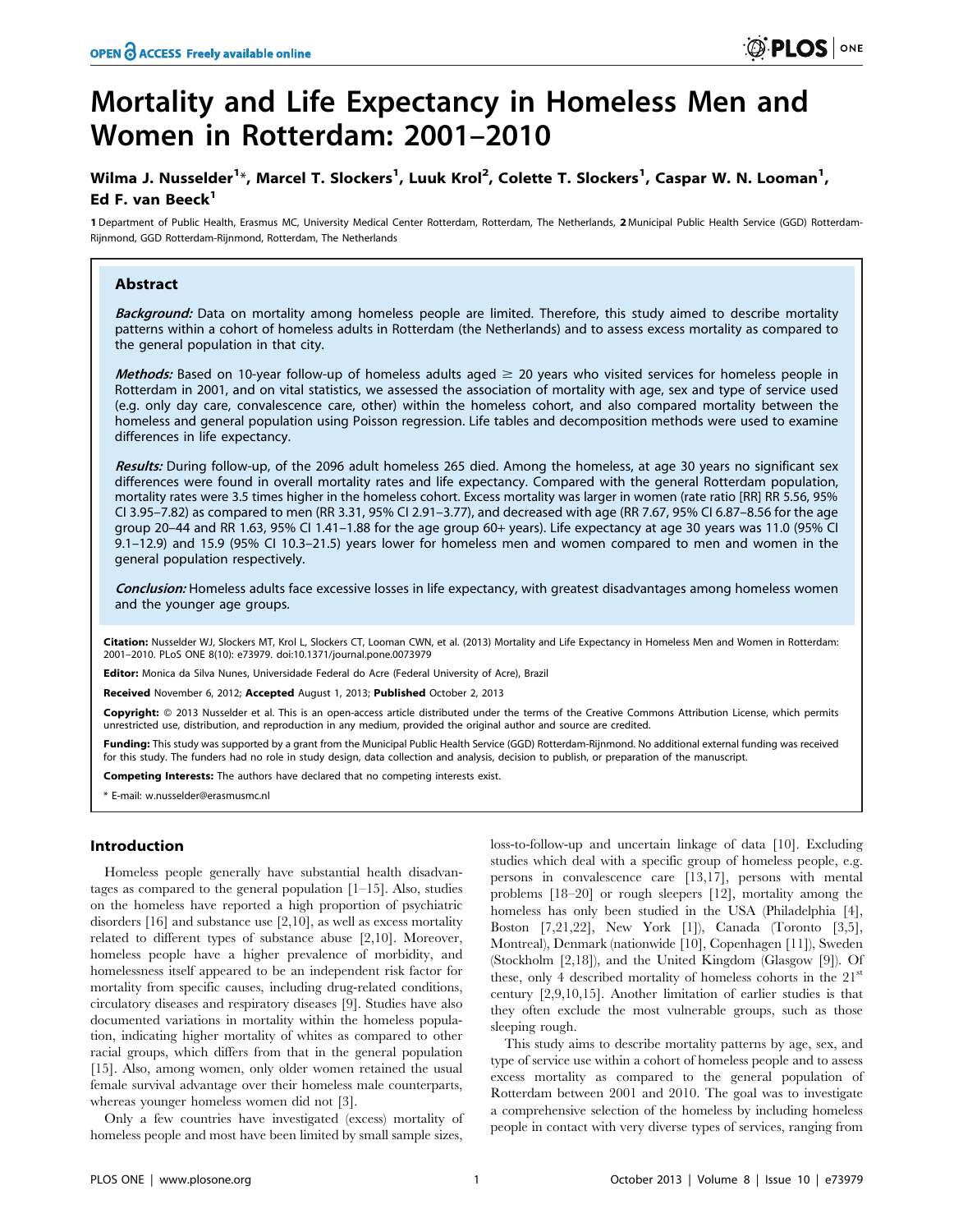only meal services to night-care facilities and convalescence care, and by including services provided by local authorities and by charitable organizations. Based on almost 10 years follow-up, we describe mortality differentials within the homeless cohort, and between the homeless and the general population. Life table decomposition analysis is used to assess to what extent different age groups contributed to the disparity in life expectancy between the homeless and the general population.

#### Methods

#### Ethics statement

The Medical Ethical Review Committee of the Erasmus MC declared that this study was not subject to the Law on Medical Research with human beings and that it had no objections to the performance of this study.

#### Study population

Cohort of homeless people. Institutions providing care to homeless people in Rotterdam were approached to provide full name, date of birth and sex of persons who visited their facility in 2001. This information was largely available because in 2001 homeless people were counted during research on the homeless in Rotterdam [23]. Institutions subsidized by the local government and services provided by the church were included, covering services at different locations in Rotterdam. These care facilities provide many services to homeless people (including those sleeping rough), ranging from the provision of meals, to night-care facilities and convalescence care for ill homeless. Pooling the lists from the different facilities yielded 5810 records: removal of duplicates with same name, initials/surname, date of birth and sex yielded 3398 persons.

The study on Rotterdam homeless conducted in 2001 counted 4607 homeless people [23].

The difference between this higher number compared with our cohort of 3398 persons may be because non-Dutch EU citizens and illegals not in the Dutch municipal population registers may have used care services in 2001, and the 2001 total of 4607 persons may have included duplicates. In the present study, the deletion of duplicates may have been more efficient due to the availability of several computerized registries.

We used a restrictive matching procedure to ensure that for all matched persons we could determine in the municipal population registers whether (and if so when) that person had died. Of the 3398 persons in our cohort, 2159 provided a match with the municipal population registers (which include information on vital status and date of death). A total of 7 persons had died before the start of the follow-up. In addition, we excluded persons aged under 20 years to allow comparison with administrative data in 5-year age groups (e.g. 20–24 years) and to avoid the small numbers of death below age 20 years. Finally, our study population consisted of 2096 persons.

Based on the lists provided by the care facilities in 2001, homeless persons were classified as "only day care", "convalescence care'' and ''other'' (i.e. sleeping rough, only night care, day and night care). Day care is a walk-in facility for social support, medical care, activities, etc. Convalescence care is a medical care unit providing 24-h care where the homeless stay for a shorter or longer period with an indication for somatic care; however, homeless persons with psychiatric and/or addiction problems are also admitted. Night care is a service that provides a 'bed and bread' for one night for persons with no place to stay; each day, the homeless have to register for the following night. 'Sleeping rough' indicates persons who, during the whole year, sleep several

times per month outside. This includes people sleeping in squats, or shacks/garden houses/sheds, etc. without gas, electricity and water.

Risk time was calculated from the number of days between study entry in 2001 and date of death, or 1 December 2010, or date of loss-to-follow up, whichever came first. Study entry was assumed to be on July 1 2001 (i.e. halfway 2001). Only for people who died in the first six months of 2001 was follow-up time assumed to have started halfway between January 1 2001 and the date of death. In the municipal population registries, 242 persons were classified as 'emigrated', which is an administrative term for 'loss to follow-up in the administration'. Of these, 90 could be traced in other registers (i.e. the GP register ''microHIS'', Health insurance system, or Municipal OGGZ system) and were included in the follow-up time until the last date they were present in at least one register. The remaining persons were assumed to have been at risk until halfway the follow-up period.

General population of Rotterdam. Data for our homeless cohort were compared with the general population of Rotterdam region, aged 20 years and over. Data on the mid-year population and number of deaths by sex, and 5-year age groups were derived from Statline (http://statline.cbs.nl/statweb/, accessed March 29, 2011) for the period 2001–2009.

#### Statistical methods

Poisson regression was used to assess the association of mortality among homeless with age and sex and their interaction, and with the type of service used corrected for age and sex. For this purpose, follow-up time of the homeless people was split into one-year periods of follow-up time by age (in complete single-years), and individual characteristics (sex, type of service use) were added. Poisson regression estimates the observed numbers of death by a multiplication of person years and a mortality rate that is the exponent of a linear predictor (alpha + beta\_1 $\times$ \_1+ beta\_2 $\times$ \_2+ beta\_3 $\times$ \_3…). For a model with age and gender the linear predictor consists of two categorical variables operationalized by dummy x1 for being female (male is the baseline) and several dummies for age group: x2 being in the second age group (youngest age group is baseline), x3 etc. Exp(alpha) is the rate for males in the youngest (baseline) age group. The effect of each variable is corrected for the other variables. We did not correct for period, as mortality did not differ significantly within the 10-year of follow up. Poisson regression yields rate ratios (RRs) which in our model indicate the increase/decrease in the mortality rate relative to the reference category (e.g. homeless women as compared to homeless men). Age was grouped in 10-year age groups. Poisson regression with follow-up time by calendar year and age yields the same results as Cox regression with age as baseline hazard if the variable age is truncated to 10-year age groups [24–26]. Poisson regression including age\*gender interactions yields the same results as an age-sex stratified analyses, but also provides overall p-values for the significance of the interaction.

Next, we compared mortality between the homeless and the general Rotterdam population. We first constructed a similar dataset for the homeless and general Rotterdam population with person-years and deaths by 5-year age group and sex for the period 2001–2010. Therefore, we aggregated person-years at risk and deaths among the homeless population across ages into 5-year age groups. Data on the general Rotterdam population were obtained from Statline and had the same format.

Poisson regression with person-years as rate multiplier was used to assess the association between homelessness and mortality, and to assess whether this association differed by age and sex. This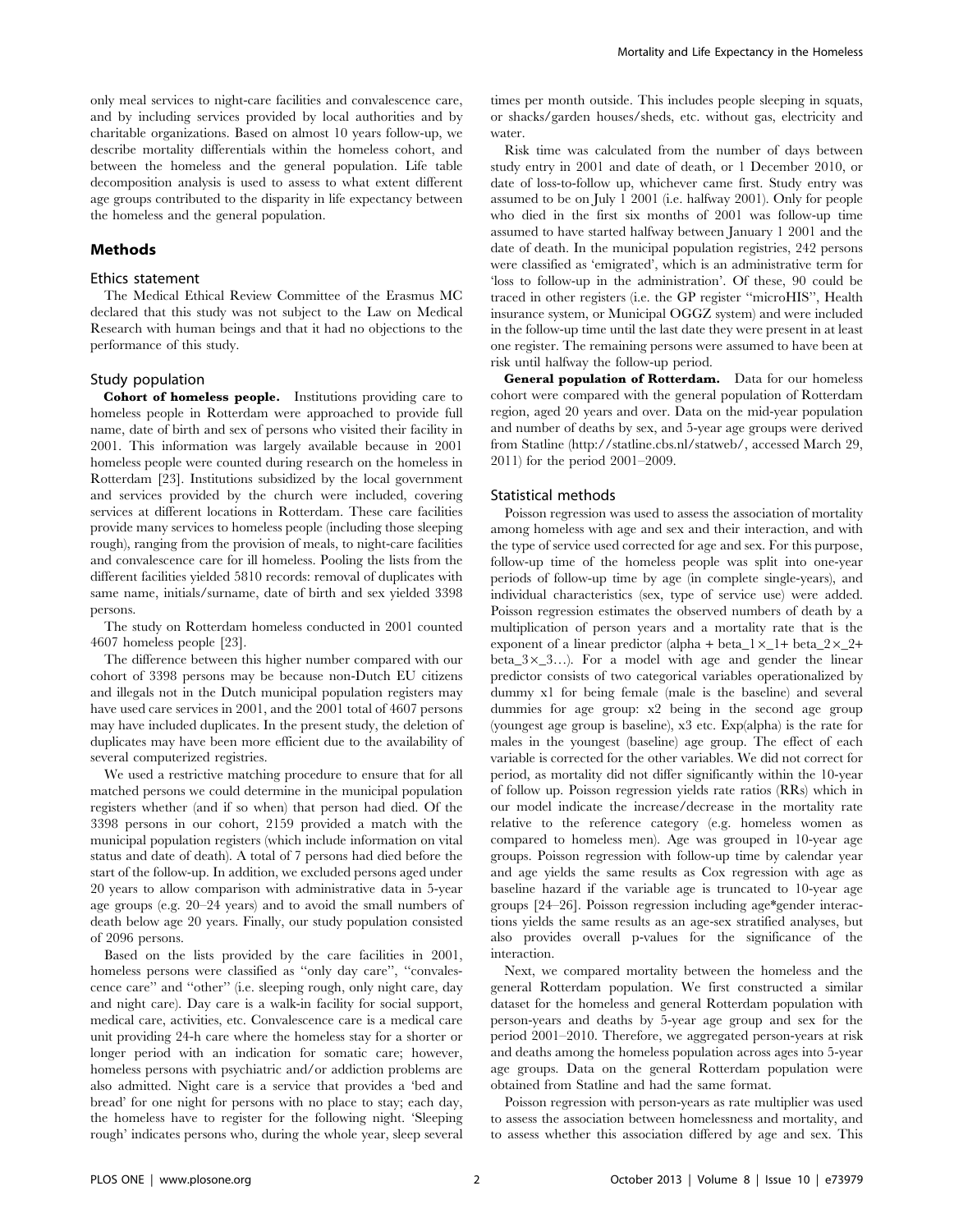yields RRs comparing mortality rates among homeless men with those among men in the general population, corrected for age. The same model yields age-specific RRs, corrected for gender. These RRs can be interpreted as standardized mortality ratios [27], and indicate the amount of excess mortality in the homeless population relative to the general population. We calculated overall RRs corrected for age (5-year age groups) and sex, genderspecific RRs corrected for age, and age-specific RRs corrected for gender. To increase the power we defined these interactions between homelessness and age using broader age groups  $(<$  45, 45–59, 60+ years).

Finally, we used the actuarial method to calculate remaining life expectancy by sex for homeless men and women, and for men and women in the general population for different starting ages. Life expectancies are not affected by the population structure and therefore can be directly compared between populations or population groups. Confidence estimates were obtained using the method proposed by Chiang [28]. To further examine the difference in life expectancy between the homeless and the general population, we assessed the contribution of different age groups to the disparity in remaining life expectancy using the life table decomposition method developed by Arriaga [29]. This method partitions the total difference in life expectancy between two populations or time periods into age-specific contributions. The method takes into account the effect of a difference in mortality in a specific age group on the number of person-years in that age group and in all older age groups. The Arriaga method is frequently used to decompose differences in life expectancy. Confidence intervals (CIs) for the contributions by age were calculated using parametric bootstrap, assuming a Poisson distribution around the observed numbers of deaths. This method gives problems if the observed number is zero (the variance is then also zero) as was the case for homeless women aged 20–30 years. Therefore, we added results for remaining life expectancy at age 30 years. The program for decomposition of life and health expectancy [30] is available from the authors on request.

#### Results

#### Mortality in the homeless cohort

The present cohort includes 2096 homeless adults aged  $\geq$ 20 years in 2001. Table 1 presents their characteristics: there were 1846 men and 250 women with a mean age of 40.6 years. A total of 17,619 person-years were observed, with a mean follow-up of 8.4 years. In total, 265 homeless persons (232 men and 33 women) died during follow-up. Table 2 presents the number of personyears, deaths and mortality rates of the homeless men and women by age.

Within the homeless population, increasing age was associated with an increase in mortality risk  $(p<0.001)$ . After correction for age, being female was not associated with mortality within this cohort ( $p = 0.55$ ); the RR for males vs. females was 1.12 (95% CI 0.77–1.61). The interaction between age and sex was not significant  $(p = 0.12)$ . The effect of type of service used (only day care services, convalescence care, other), corrected for age and sex was borderline significant ( $p = 0.074$ ). Relative to persons using day care only in 2001, persons using convalescence care (and possibly other services) had a 70% higher mortality rate (RR 1.73, 95% CI 1.04–2.88).

## Mortality in the homeless population compared with the general Rotterdam population

In the general Rotterdam population the RR for females vs. males, corrected for age, was 0.67 (95% CI 0.66–0.69), which is Table 1. Characteristics of the cohort of homeless men and women in Rotterdam, 2001.

| Characteristic                                            | No. (%)   |
|-----------------------------------------------------------|-----------|
| Age in years                                              |           |
| Mean                                                      | 40.6      |
| $20 - 29$                                                 | 345 (16)  |
| $30 - 39$                                                 | 711 (34)  |
| $40 - 49$                                                 | 665 (32)  |
| $50 - 59$                                                 | 260 (12)  |
| $60 - 69$                                                 | 89 (4)    |
| $70+$                                                     | 26(1)     |
| Sex                                                       |           |
| Men                                                       | 1846 (88) |
| Women                                                     | 250 (12)  |
| Mean duration of follow-up (years)                        | 8.4       |
| <b>Type of service</b>                                    |           |
| Only day care                                             | 635 (30)  |
| Convalescence care                                        | 80 (4)    |
| Other (night care, day care + night care, sleeping rough) | 1381 (66) |
| Deaths during follow-up                                   | 266 (13)  |
| Emigrated (i.e. lost to follow-up)                        | 248 (12)  |
| Alive at 1 November 2011                                  | 1588 (76) |
|                                                           |           |

doi:10.1371/journal.pone.0073979.t001

markedly different from the RR in the homeless population (1.12, 95% CI 0.77–1.61).

Homeless men and women in Rotterdam had a 3.5 times higher mortality rate as compared to their peers in the city's general population (Table 3). The disparity in mortality between homeless and non-homeless people was greater for women (RR 5.56) than for men (RR 3.31) ( $p = 0.002$  for the interaction between gender and homelessness). The excess mortality varies by age  $(p<0.001)$ for the interaction between age and homelessness). The RR decreased from 7.67 for the age group 20–44 years to 1.63 for the age group 60+ years.

## Life expectancy of homeless men/women and of men/ women in the general Rotterdam population.

Remaining life expectancy at age 20 years was 43.1 (95% CI 39.8–46.4) years for homeless men and 46.2 (95% CI 40.6–51.8) years for homeless women (Table 4). At age 30 years, the remaining life expectancies of homeless men and women were 36.7 (95% CI 34.8–38.6) and 36.2 (95% CI 30.6–41.8) years, respectively. At both 20 and 30 years, the difference in life expectancy between homeless men and women was not significant.

Life expectancy of homeless men and women was significantly lower than among men and women in the general Rotterdam population. At age 20 years, life expectancy of men in the general Rotterdam population was 57.4 (95% CI 57.3–57.5) years and of women 61.9 (95% CI 61.8–62.0) years, i.e. 14.3 (95% CI 11.0– 17.6) and 15.8 (95% CI 10.2–21.4) years higher than that of homeless men and women, respectively. At age 30 years this difference was 11.0 (95% CI 9.1–12.9) and 15.9 (95% CI 10.3– 21.5) years, respectively.

Figure 1 shows the contribution of the different age groups to the disparity in remaining life expectancy between the homeless and the general population.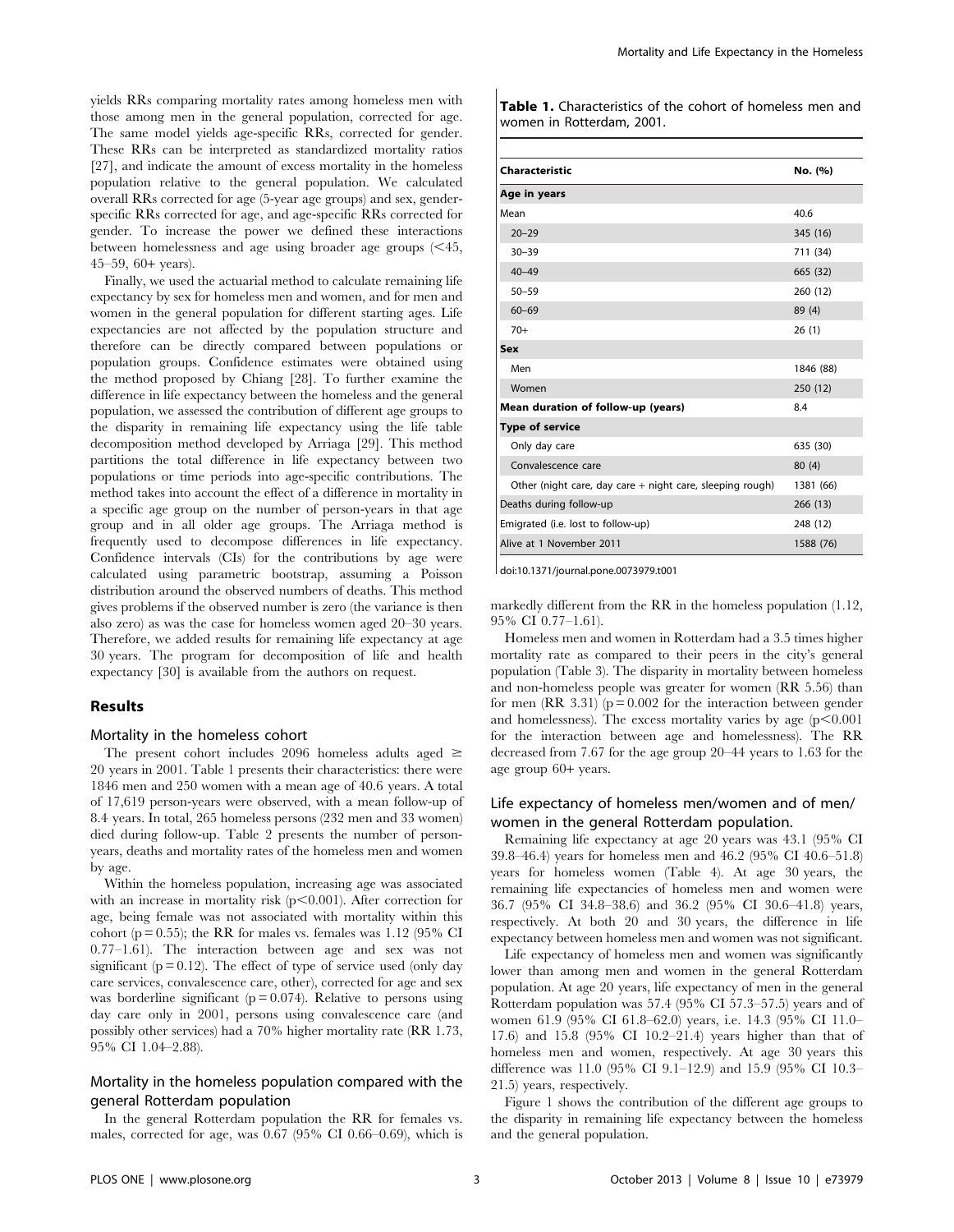Table 2. Age-specific person-years, deaths, and mortality rates of homeless men and women, Rotterdam, 2001–2010.

| Age group<br>(years) | Men                 |               |                                               | Women               |                |                                               |
|----------------------|---------------------|---------------|-----------------------------------------------|---------------------|----------------|-----------------------------------------------|
|                      | <b>Person-Years</b> | <b>Deaths</b> | <b>Mortality rate per</b><br>100 000 (95% CI) | <b>Person-Years</b> | <b>Deaths</b>  | <b>Mortality rate per</b><br>100 000 (95% CI) |
| 20-29                | 1427                | 13            | 911 (529-1569)                                | 235                 | 0              | $\mathbf 0$                                   |
| $30 - 34$            | 4372                | 34            | 778 (556-1088)                                | 773                 | 8              | 1035 (518-2069)                               |
| $40 - 49$            | 5539                | 65            | 1173 (920-1496)                               | 737                 | 15             | 2037 (1227-3276)                              |
| $50 - 59$            | 2977                | 62            | 2083 (1624-2671)                              | 220                 | 5              | 2274 (946-5460)                               |
| 60-69                | 939                 | 32            | 3408 (2410-4819)                              | 83                  | $\overline{2}$ | 2396 (603-9635)                               |
| $70+$                | 262                 | 26            | 9935 (6757-14575)                             | 55                  | 3              | 5476 (1759-16913)                             |

doi:10.1371/journal.pone.0073979.t002

Compared with men in the general Rotterdam population, the 14-year lower life expectancy of homeless men aged 20 years was due to higher mortality among homeless men in all four age groups. Each age group contributed about 3.5 years to the total gap of 14 years in remaining life expectancy at age 20 years. All age groups (except for the youngest age group) contributed almost equally to the total gap of 11 years in remaining life expectancy at age 30 years.

Compared with the general population, the 16-year lower life expectancy of homeless women aged 30 years was due to large losses between age 30–44 and 45–59 years (each explaining about

Table 3. Rate ratios when comparing mortality rates in the homeless population with the general Rotterdam population.

|                                                      | Rate ratios<br>(95% CI) | p-value |
|------------------------------------------------------|-------------------------|---------|
| Within homeless population                           |                         |         |
| Age (corrected for sex)                              |                         | < 0.001 |
| $<$ 30                                               | $\mathbf{1}$            |         |
| $30 - 39$                                            | $1.04(0.56 - 1.94)$     |         |
| $40 - 49$                                            | $1.63(0.91 - 2.94)$     |         |
| $50 - 59$                                            | 2.70 (1.49-4.90)        |         |
| $60 - 69$                                            | $4.28$ $(2.26 - 8.12)$  |         |
| $70+$                                                | 11.67 (6.07-24.45)      |         |
| Female sex (corrected for age)                       | $1.12(0.77 - 1.61)$     | 0.550   |
| Service use                                          |                         | 0.074   |
| Only day                                             | $\mathbf{1}$            |         |
| Convalescence care                                   | 1.73 (1.04-2.88)        |         |
| Other (day and night, only night,<br>sleeping rough) | $0.93$ $(0.72 - 1.22)$  |         |
| Homeless vs. general population                      |                         |         |
| Total (corrected for age and sex)                    | 3.49 (3.09-3.94)        | < 0.001 |
| Gender corrected for age                             |                         | 0.006   |
| Men (corrected for age)                              | $3.31(2.91 - 3.77)$     | < 0.001 |
| Women (corrected for age)                            | 5.56 (3.95-7.82)        | < 0.001 |
| Age in years (corrected for sex)                     |                         | < 0.001 |
| $20 - 44$                                            | $7.67(6.87 - 8.56)$     | < 0.001 |
| $45 - 59$                                            | $3.70(3.41 - 4.01)$     | < 0.001 |
| $60+$                                                | $1.63(1.41-1.88)$       | 0.001   |

doi:10.1371/journal.pone.0073979.t003

6 years of the gap) and smaller losses at age 60+ years (explaining about 3 years of the gap).

#### Discussion

Mortality rates among the homeless increase with age, but are not consistently lower in homeless females compared with homeless males. Mortality among the homeless is 3.5 times higher than among the general population of Rotterdam. The greatest disadvantages, as compared to the general population, were found for homeless women and the younger age groups. In homeless women mortality was more than 5 times higher and in homeless men 3 times higher. For the age groups 20–44 years, mortality was almost 8 times higher and about 1.5 times for the age group 60+ years. Remaining life expectancy of homeless people at age 30 years was substantially lower compared with Rotterdam's general population: a disparity of 11 years for men and 16 years for women.

Our study confirms large excess mortality among homeless people as compared to the general population, and variations in the excess mortality with age, generally showing higher excess risks at younger ages [1,4,31]. This study extends the available evidence from a limited number of countries by including data from the Netherlands, with results on mortality and life expectancy of a comprehensive homeless cohort from Rotterdam. Another study performed in the Netherlands also investigated mortality of homeless people, but focused on homeless in convalescence care only [13]. Moreover, our study examined mortality in the period 2001–2010, thereby extending and updating the evidence base.

Our RRs of 3.3 (men), 5.6 (women), 3.5 (both sexes combined) are in line with other studies reporting RRs ranging from 3.1 [2] to 5.6 [10] in men, from 2.5 [2] to 6.7 [10] in women, and 4.4 [9] for both sexes combined. Thus, the present study provides the evidence that in the  $21<sup>st</sup>$  century homelessness is still associated with a large excess mortality, even in a country like the Netherlands with an extensive social security system. The high excess mortality in the current century is in line with a recent study reporting that in 2003–2008 the mortality rate of 18–64 year-old homeless in Boston has not changed as compared to 1988–1993 [15].

Previous studies comparing mortality among homeless men and women report inconsistent results, which may (in part) reflect the use of different outcome measures and/or statistical analyses and/ or study populations, and perhaps variations by age. However, similar to our study, some studies found no significant overall difference in mortality between homeless men and women [2,11], whereas others found lower mortality and higher life expectancies in homeless women [10,32]. A study based on 7 cities found that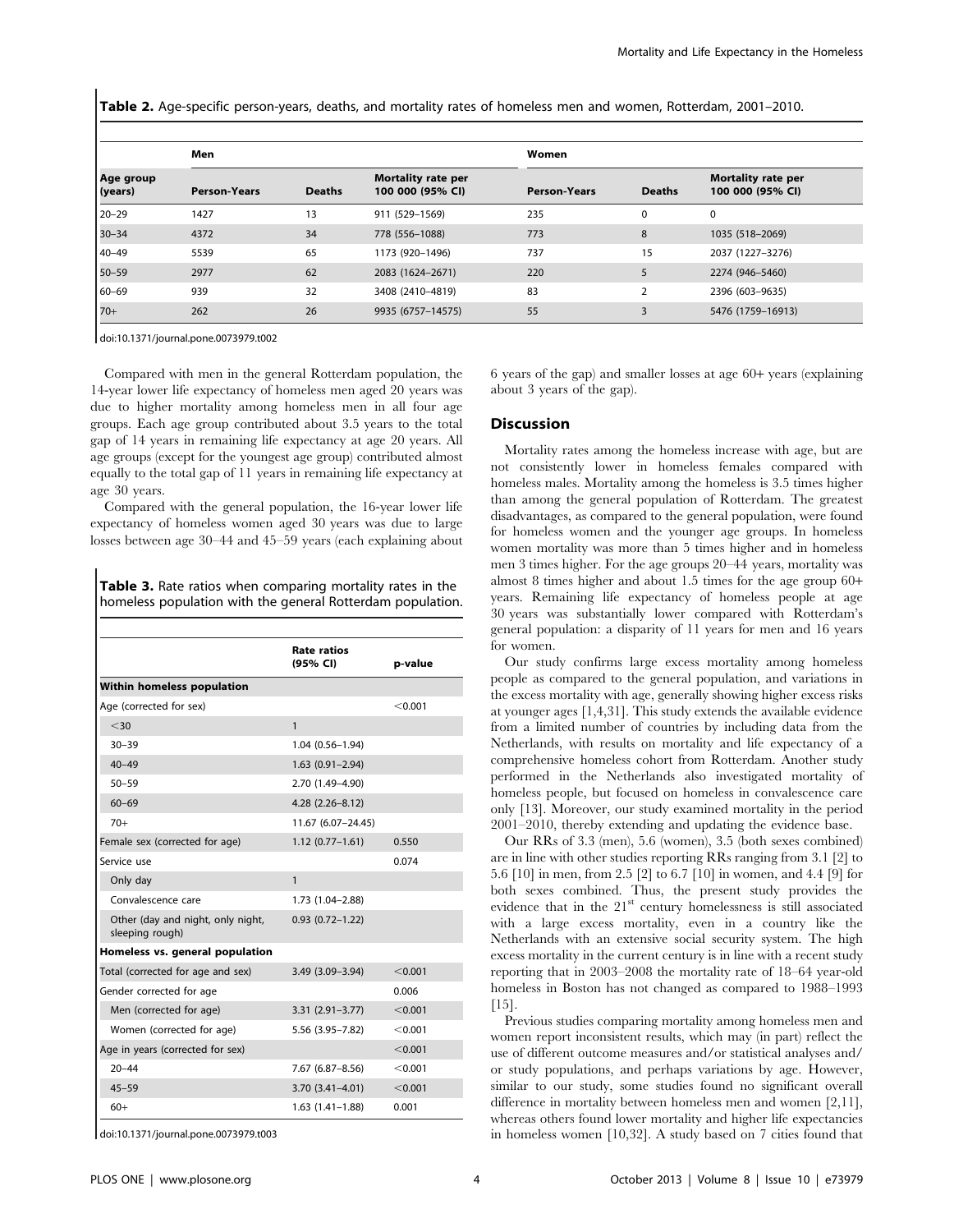Table 4. Remaining life expectancy and differences in remaining life expectancy at age 20 and 30.

|                                         | At age 20,<br>in years (95% CI) | At age 30,<br>in years (95% CI) |  |  |  |  |
|-----------------------------------------|---------------------------------|---------------------------------|--|--|--|--|
| <b>Remaining Life expectancy</b>        |                                 |                                 |  |  |  |  |
| Homeless men                            | 43.1 (39.8-46.4)                | 36.7 (34.8-38.6)                |  |  |  |  |
| Homeless women                          | 46.2 (40.6-51.8)                | $36.2(30.6 - 41.8)$             |  |  |  |  |
|                                         |                                 |                                 |  |  |  |  |
| Rotterdam men                           | 57.4 (57.3–57.5)                | 47.7 (47.6–47.8)                |  |  |  |  |
| Rotterdam women                         | $61.9(61.8 - 62.0)$             | 52.1 (52.0-52.2)                |  |  |  |  |
| Difference in remaining life expectancy |                                 |                                 |  |  |  |  |
| Homeless men - Homeless women           | $-3.1$ ( $-9.6 - 3.4$ )         | $0.5$ (-5.4-6.4)                |  |  |  |  |
| Homeless men – Rotterdam men            | $-14.3$ ( $-17.6-11.0$ )        | $-11.0$ (-12.9--9.1)            |  |  |  |  |
| Homeless women - Rotterdam women        | $-15.8$ ( $-21.4$ - $-10.2$ )   | $-15.9$ ( $-21.5 - -10.3$ )     |  |  |  |  |

doi:10.1371/journal.pone.0073979.t004

mortality rates among younger homeless women often approach or equal those of homeless men, but were lower in females at older ages [3]. Similar to our study, most other comparisons of mortality rates between homeless men/women and men/women in the general population, showed higher excess mortality in women than in men [1,5,7,10,11]. An exception was a study among Canadian homeless and marginally housed people which reported smaller standardized mortality ratios and a smaller gap in life expectancy when comparing women living in shelters, rooming houses and hotels with the entire cohort [32]. Strikingly, a large register-based study in Denmark also found a smaller gap in life expectancy of homeless as compared to the general population of women [10], which is in contrast to the higher overall standardized mortality rate for females reported in the same study. Similar to most other studies, including the Danish study [10], we found higher excess mortality in women in terms of mortality RRs; however, in our study this was confirmed by a larger disparity in life expectancy as compared to the general population in women.

Mortality RRs and life expectancy measures summarize mortality across age. Differences between these aggregated measures may yield less interpretable outcomes if mortality variations differ by age. For life expectancy this is widely recognized and life table decomposition analysis is often used to provide insight into the contributions of different age groups [29]. In the present study, the decomposition of the disparity in life expectancy at age 30 years between the homeless and the general Rotterdam population by age showed particularly for women large contributions of the age groups 30–44 and 45–59 years to the gap



Figure 1. Contributions of age groups to differences in remaining life expectancies of homeless men and women as compared to the general Rotterdam population of men and women. Difference in remaining life expectancy (homeless population - Rotterdam population) of men and women, at age 20 years<sup>3</sup> decomposed by age group (in years). <sup>5</sup> For women the contribution below age 30 years is not presented because the number of deaths in homeless women was zero and the confidence intervals could not be obtained in the situation of zero deaths.

doi:10.1371/journal.pone.0073979.g001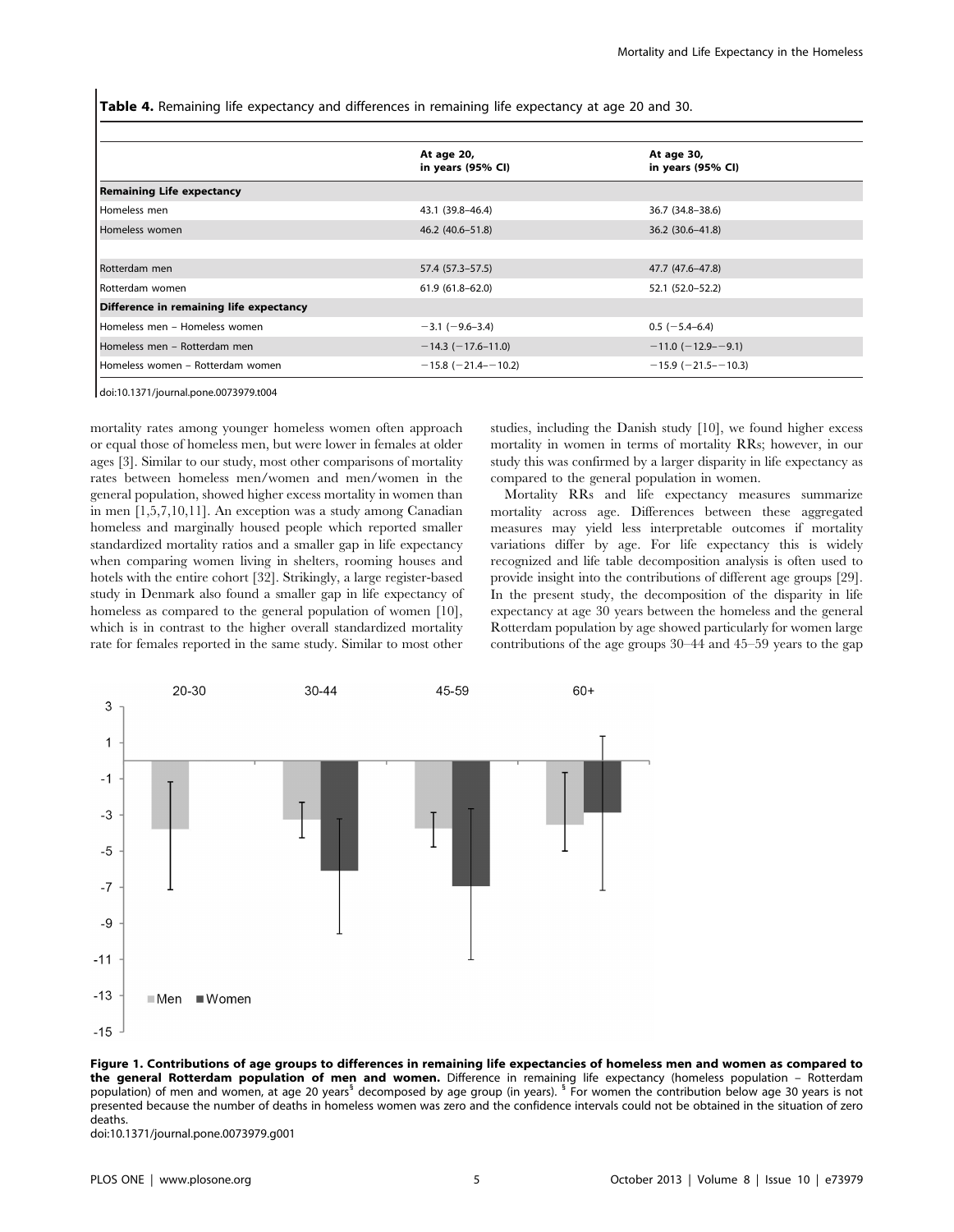in life expectancy. Decomposition analyses may provide a better understanding of the inconsistent gender differences in excess mortality in the Danish study [10].

Our study includes homeless people in contact with a wide range of services (i.e. persons who use only day care, only night care, both night and day care, convalescence care, and sleeping rough). Homeless in convalescence care had about 70% higher mortality compared with homeless persons using only day care (Table 3) and 80% higher compared with all other services combined (data not shown). The higher mortality of homeless in convalescence care may well be a selection effect. Therefore, to avoid underestimation of mortality among the homeless, it is important to include this vulnerable latter group in the study population.

Our study has some limitations. First, homeless people who did not use any local service in 2001 were not included, and not all institutes could provide data for 2001. In addition, the present study lacks data on 130 addicted female sex workers and about 225 persons living in social pensions. Female sex workers may have a higher mortality rate than the women included in our study. Also, one institution provided a list that was based on their 2001 administration but was actually compiled at a later date.

Another limitation is that we were unable to link (a maximum of) 1238 homeless who were on the lists in 2001. In the Netherlands, in 2001 the 'citizen service number' (BSN; a unique identification number) was not yet legally required and was not used in the lists. We cannot rule out that specific groups with a higher mortality rate were more likely to be missed. Also, differences and/or errors in spelling are more likely to occur with non-Dutch names. Homeless immigrants without a legal residence status who were not later legalized could by definition not be matched and may have faced worse living circumstances than their legal homeless peers. On the other hand, the 1238 records that could not be matched is probably an overestimation of the number of unmatched persons as it may include duplicates and persons already included in the study cohort. The strict matching approach guaranteed that we had almost complete information on the vital status throughout the study follow-up. Only for 242 persons registered as 'emigrated' was the follow-up not complete; however, excluding these latter persons did not change the study conclusions.

We have no data on whether those homeless in 2001 were still homeless during follow-up. Some probably succeeded in acquiring housing, which may have led an underestimation of mortality related to homelessness. However, this limitation does not hamper our comparison with other studies, as almost all studies assessed the effect of homelessness at the start of follow-up.

Our study cohort was relatively small, with comparatively few women ( $n = 250$ ). This is partly compensated by the relatively long follow-up period; nevertheless, our results based on data for women should be interpreted with caution (especially since data on 130 addicted female sex workers were not included). Another limitation is that our study does not provide information on cause of death or on any other characteristic (apart from age, sex and type of service use).

Based on almost 10 years of follow-up, for a representative cohort of homeless people this study presents: 1) mortality RRs comparing mortality among demographic subgroups of the

## References

homeless, 2) mortality RRs comparing mortality between homeless men and women and men and women in the general Rotterdam population, and 3) life expectancy differences for men and women between the homeless and the general Rotterdam population. The comparisons among the homeless population, and between the homeless and the general population, provide some useful insights which complement each other. Large excess mortality indicates high losses associated with homelessness and shows that large potential gains might be achieved by preventing persons from becoming homeless, or by reducing the adverse health effects associated with being homeless. The adverse health effects appear to be greater for women. This higher excess mortality may reflect that younger homeless women, compared with homeless men, practice worse health behaviors [17,23], have a higher risk of alcohol/drug use disorders [17] and have a higher risk for psychiatric disorders [17]. Younger homeless women have been found to have a significant higher risk for hospital admission; risks were considerably elevated for diseases of the genital organs, viral hepatitis, and poisoning [33]. A recent meta-synthesis study of Finfgeld-Connett [34] describes the downward spiral of women becoming homeless and the role of complex interconnected stressors, the non-adaptive attachments with men, and flawed problem-solving and decision-making skills of homeless women in their life as homeless. Homelessness is much less frequent among women [33,35] and hence homeless women may be more negatively selected than their male peers. But apart from selection processes also causation processes may play explain the even worse health situation of homeless women. Homeless, women may be more vulnerable to the adverse health effects of the social environment [33] and may experience more barriers to care [35]. The most vulnerable groups need to be reached, including women with mental health problems and excessive use of alcohol/ drugs, for instance by better aftercare following detention or admission to psychiatric care. However, in general the overall excess mortality among the homeless is high. This also suggests the need for a broad approach. For example, in 2006 the Dutch government, together with the four major Dutch cities (Amsterdam, Rotterdam, The Hague and Utrecht) started a program to guide all homeless persons into temporary care and social rehabilitation and, subsequently, into clustered or individually supported housing projects, with social education training and guidance into jobs.

#### Conclusion

In this century, and even in the Netherlands with its relatively extensive social safety nets, homelessness is associated with substantially higher mortality and a dramatic loss in life expectancy. The disparity in mortality between homeless people and the general Rotterdam population is greatest for women and younger persons. Subsets of the general population who tend to have a survival advantage (i.e. females and younger ages groups) are those who are most adversely affected by homelessness.

#### Author Contributions

Analyzed the data: WJN CWNL. Wrote the paper: WJN. Conceived the study: MTS EFvB. Collected the data: LK CTS MTS. Provided critical input for revision of the manuscript: MTS EFvB LK CTS CWNL.

<sup>1.</sup> Barrow SM, Herman DB, Cordova P, Struening EL (1999) Mortality among homeless shelter residents in New York City. Am J Public Health 89: 529–534.

<sup>2.</sup> Beijer U, Andreasson S, Agren G, Fugelstad A (2011) Mortality and causes of death among homeless women and men in Stockholm. Scand J Public Health 39: 121–127.